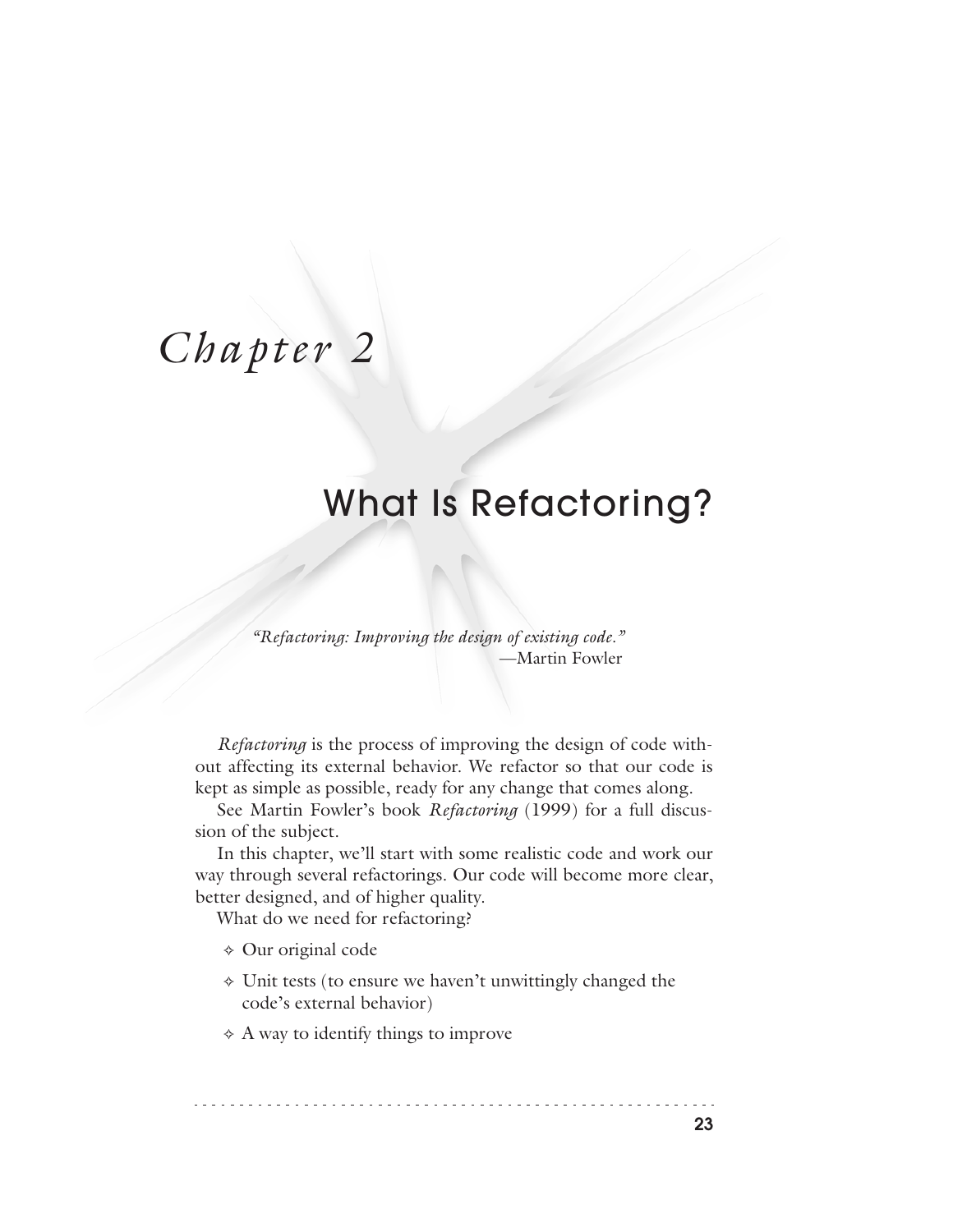- ✧ A set of refactorings we know how to apply
- ✧ A process to guide us

## Original Code

The following code was designed to generate a Web page, by substituting strings for %CODE% and %ALTCODE% in a template read from a file. The code works, but a performance test showed that it is too slow; the prime reason is that it creates too many temporary strings. Once our attention is called to it, we see that this code needs a good cleanup as well.

```
import java.io.*;
import java.util.*;
/** Replace %CODE% with requested id, and
** replace %ALTCODE% w/"dashed" version of id.
*/
public class CodeReplacer {
    public final String TEMPLATE_DIR = "templatedir";
    String sourceTemplate;
    String code;
    String altcode;
  /**
  * @param reqId java.lang.String
  * @param oStream java.io.OutputStream
  * @exception java.io.IOException The exception description.
  */
  public void substitute(String reqId, PrintWriter out) 
                                 throws IOException
  {
           // Read in the template file
    String templateDir = System.getProperty(TEMPLATE_DIR, "");
    StringBuffer sb = new StringBuffer("");
    try {
     FileReader fr = new FileReader(templateDir +
                                     "template.html");
     BufferedReader br = new BufferedReader(fr);
```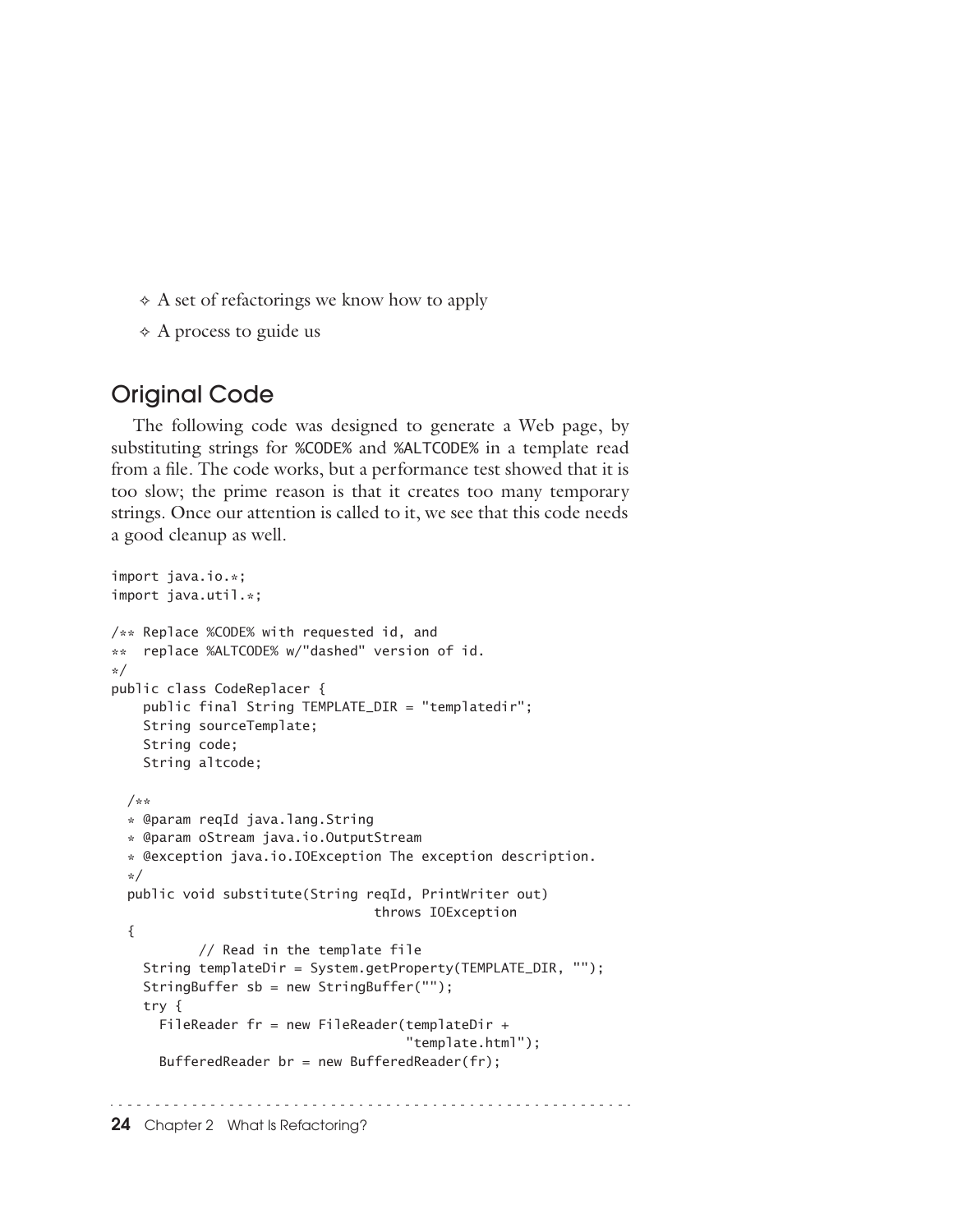```
 String line;
      while(((line=br.readLine())!="") && line!=null) 
         sb = new StringBuffer(sb + line + "n");
       br.close();
      fr.close();
    } catch (Exception e) {
     }
   sourceTemplate = new String(sb);
    try {
       String template = new String(sourceTemplate);
           // Substitute for %CODE%
       int templateSplitBegin = template.indexOf("%CODE%");
      int templateSplitEnd = templateSplitBegin + 6;
       String templatePartOne = new String(
                template.substring(0, templateSplitBegin));
       String templatePartTwo = new String(
               template.substring(templateSplitEnd,
                                  template.length()));
      code = new String(reqId); template = new String(
             templatePartOne+code+templatePartTwo);
           // Substitute for %ALTCODE%
       templateSplitBegin = template.indexOf("%ALTCODE%");
       templateSplitEnd = templateSplitBegin + 9;
       templatePartOne = new String(
             template.substring(0, templateSplitBegin));
       templatePartTwo = new String(
             template.substring(templateSplitEnd,
                                template.length()));
      altcode = code.substring(0,5) + "-" +
                     code.substring(5,8);
      out.print(templatePartOne+altcode+templatePartTwo);
    } catch (Exception e) {
       System.out.println("Error in substitute()");
    }
    out.flush();
    out.close();
  }
}Original Code 25
```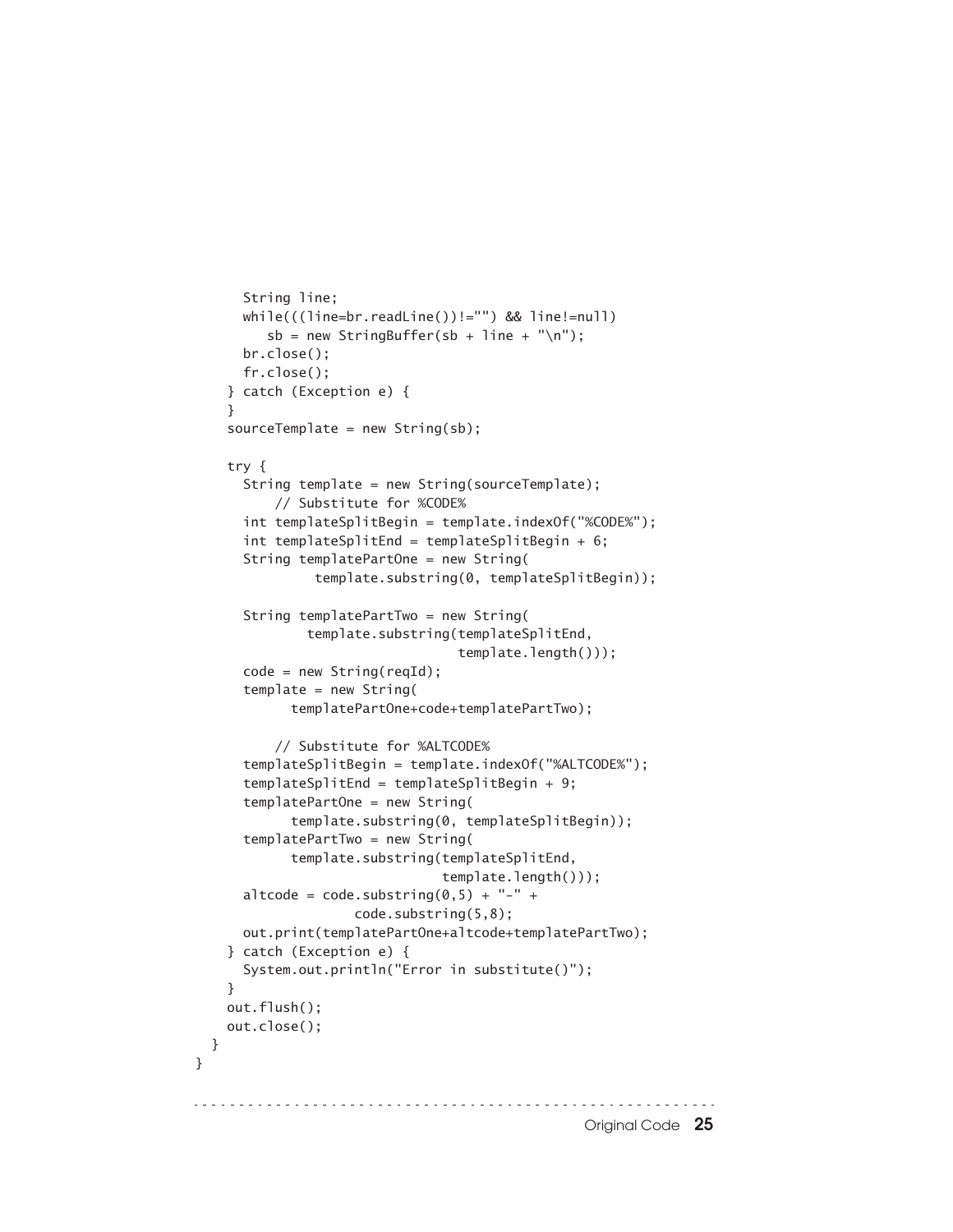## Unit Tests

The first step in refactoring is to create unit tests that verify the basic functionality. If you're doing Extreme Programming (XP) with incremental, test-first programming, those tests exist already as a by-product of that process.

The following test requires a file named template.html that contains the text "xxx%CODE%yyy%ALTCODE%zzz".

```
import java.io.*;
import junit.framework.*;
public class CodeReplacerTest extends TestCase {
   CodeReplacer replacer;
   public CodeReplacerTest(String testName){super(testName);}
   protected void setUp() {replacer = new CodeReplacer();}
   public void testTemplateLoadedProperly() {
    try {
       replacer.substitute("ignored", 
                     new PrintWriter(new StringWriter()));
     } catch (Exception ex) {
       fail("No exception expected, but saw:" + ex);
     }
    assertEquals("xxx%CODE%yyy%ALTCODE%zzz\n",
                  replacer.sourceTemplate);
   }
   public void testSubstitution() {
     StringWriter stringOut = new StringWriter();
     PrintWriter testOut = new PrintWriter (stringOut);
   String trackingId = "01234567";
    try {
       replacer.substitute(trackingId, testOut);
     } catch (IOException ex) {
      fail ("testSubstitution exception - " + ex);
     }
```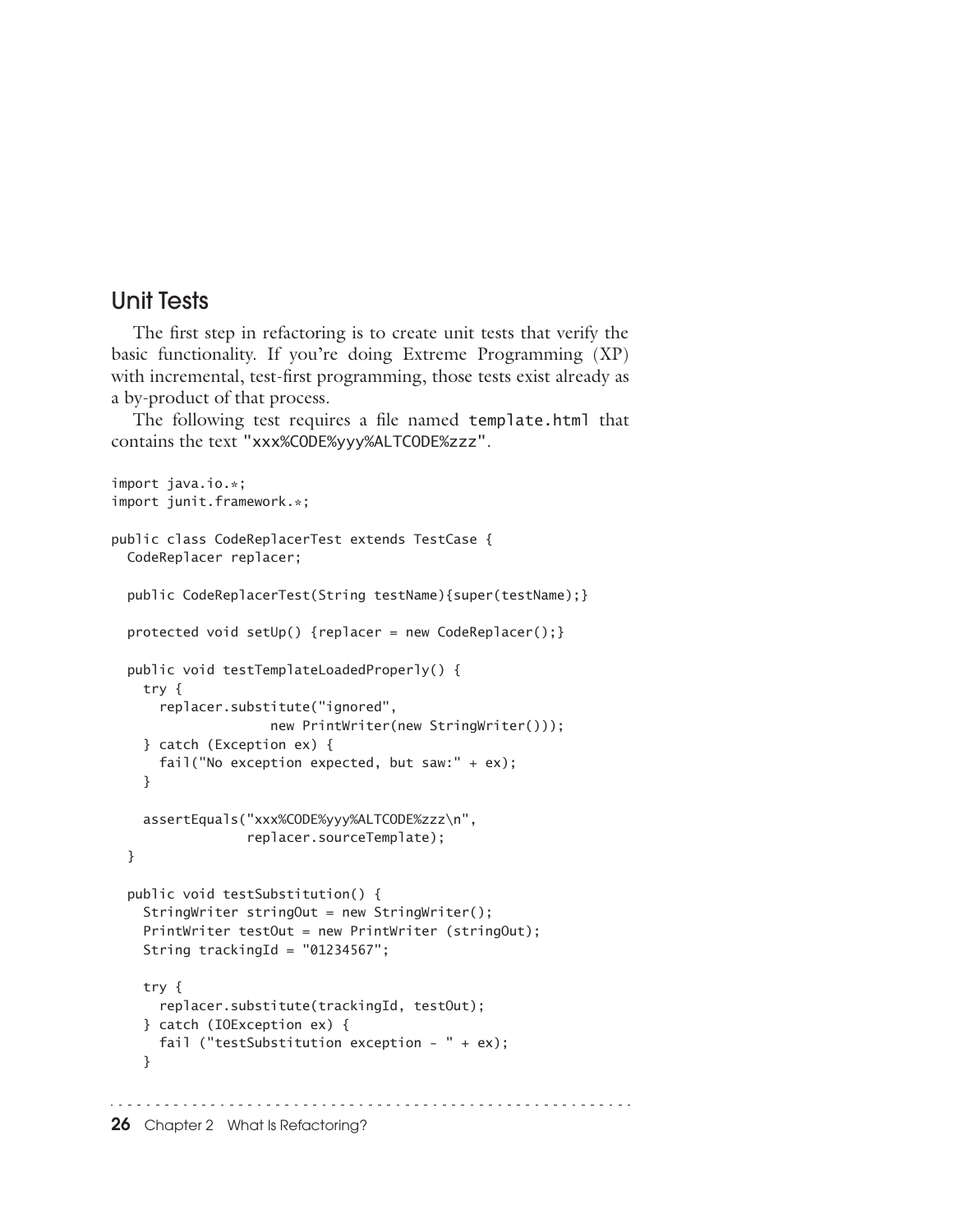```
 assertEquals("xxx01234567yyy01234-567zzz\n",
                   stringOut.toString());
  }
}
```
This code uses the JUnit unit-testing framework introduced in the previous chapter.

## Code Smells

Martin Fowler and Kent Beck use the metaphor of "code smells" to describe what you sense when you look at code. Code smells tend to be a "bad sign," rather than an indication that something is necessarily wrong. You may have heard a similar idea described as "antipatterns" (after Brown et al. 1988) or "Spidey-sense" (after Stan Lee's Spider-man, 1996).

What potential danger signs might you see in code?

- ✧ Classes that are too long
- ✧ Methods that are too long
- ✧ Switch statements (instead of polymorphism)
- ✧ "Struct" classes (getters and setters but not much functionality)
- ✧ Duplicate code
- ✧ Almost (but not *quite*) duplicate code
- ✧ Overdependence on primitive types (instead of introducing a more domain-specific type)
- ✧ Useless (or wrong!) comments
- ✧ Many more...

Some smells are obvious right away; you may not detect others until you're in the middle of refactoring.

Look at the original code above, and see what problems you can identify. (Don't restrict yourself to this list!)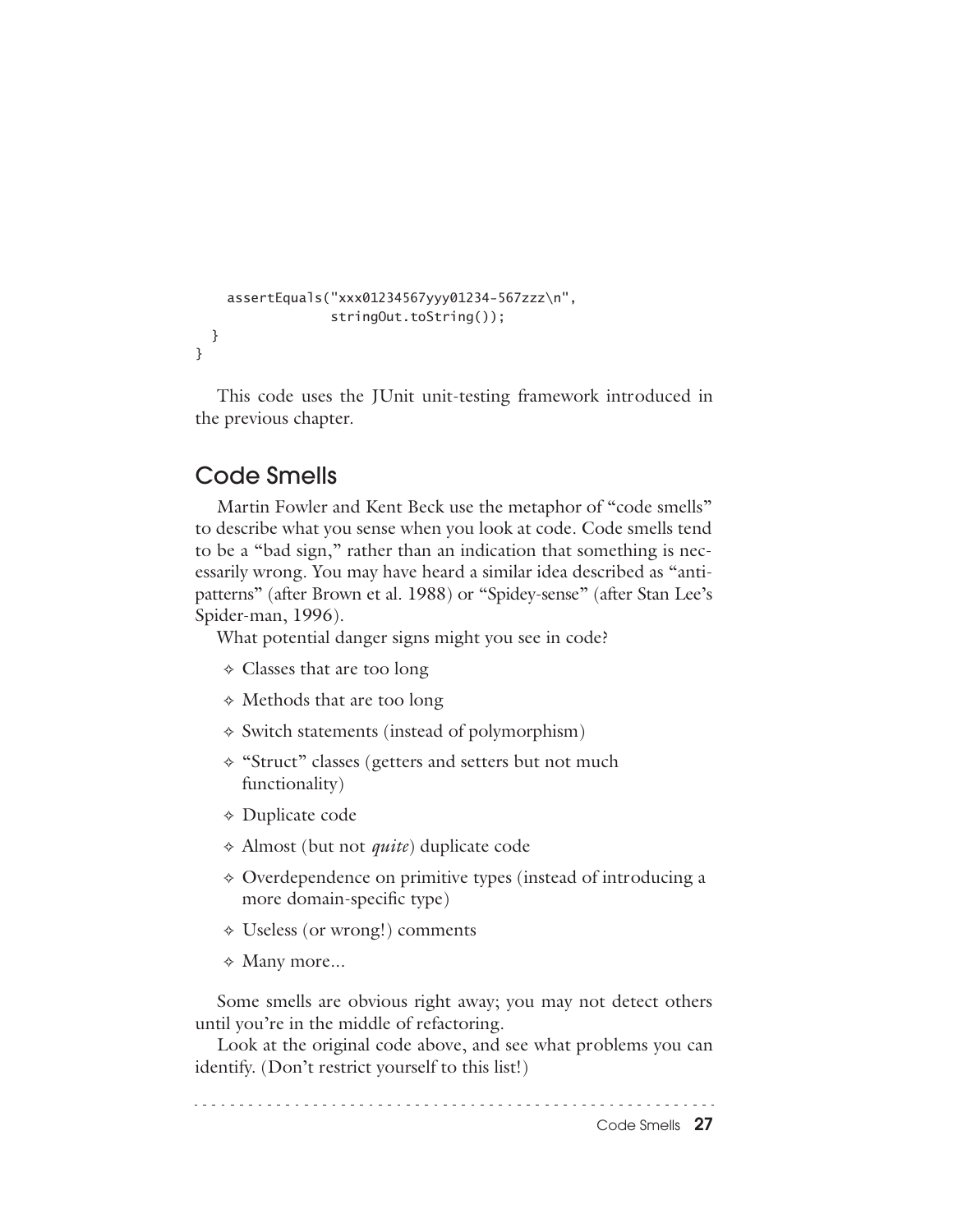## A Catalog of Refactorings

About half of Martin Fowler's *Refactoring* book is devoted to a catalog of refactorings. Each of these is a relatively simple transformation; Fowler explains the mechanics of the change and provides examples (Figure 2.1). For another example, not in Fowler's book, see Figure 2.2.

| <b>Extract Method</b>                                              |                                                                      |
|--------------------------------------------------------------------|----------------------------------------------------------------------|
| <b>Before</b>                                                      | After                                                                |
| // Assume all are instance<br>// variables<br>void $f() \{$        | void $f() \{$<br>computeScore();                                     |
| // Compute score<br>score = $a * b + c$ ;<br>$score - = discount;$ | void computeScore() {<br>score = $a * b + c$ ;<br>$score = distance$ |

#### **FIGURE 2.1** Sample Refactoring

*Source:* Fowler, Martin. 1999. *Refactoring: Improving the Design of Existing Code*. Reading, MA: Addison-Wesley.

| <b>Replace String with StringBuffer</b> |                                                                |
|-----------------------------------------|----------------------------------------------------------------|
| <b>Before</b>                           | After                                                          |
| String a, b, c;<br>return $a + b + c$ ; | String a, b, c;<br>StringBuffer $sb = new$<br>StringBuffer(a); |
|                                         | $sb.append(b)$ ;<br>$sb.append(c)$ ;<br>return sb.toString();  |

**FIGURE 2.2** Sample Refactoring

**28** Chapter 2 What Is Refactoring?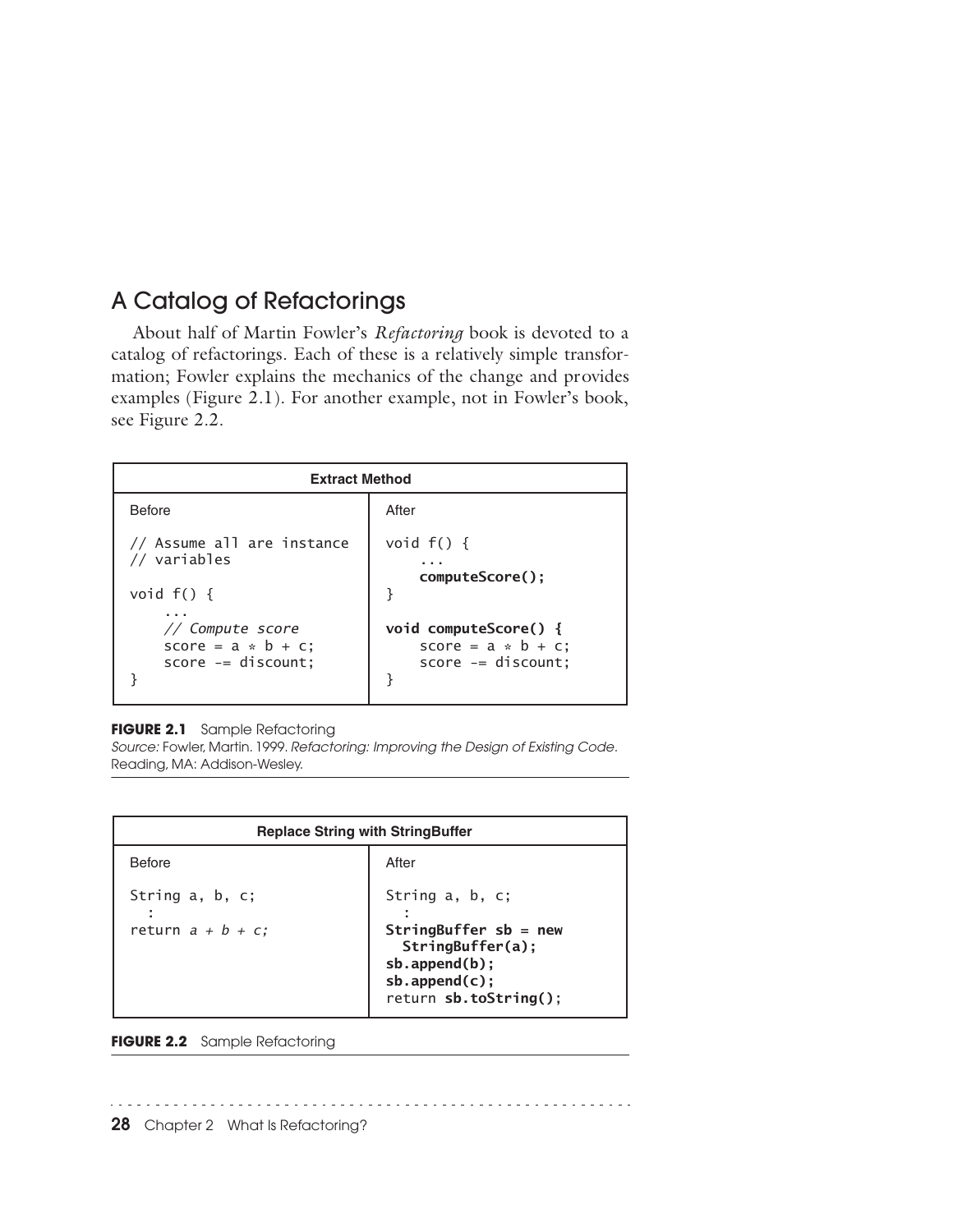This refactoring lets us replace the easy-to-read String version with a potentially more efficient StringBuffer version (or vice versa: many refactorings are appropriate to use "backward"). Some compilers can apply this particular rule for us automatically; then we can keep the readability and let the compiler do the work. For the example below, we'll apply this refactoring ourselves.

If all compilers did this reorganization automatically, would we still want this refactoring? I believe we would. The first form is shorter, but relies on the overloading of "+" in Java. The second version uses the (otherwise) uniform operator "." to handle method calls. If we ever wanted to replace the data type (using something other than String/StringBuffer), we'd be better off starting from the StringBuffer version.

#### Process

Work in an environment that lets you alternate testing and changing your code.

Apply one refactoring, then run the unit tests. Repeat this process until your code expresses its intent clearly, simply, and without duplication. At first, it may feel awkward to run the tests so often, but it will speed you up to do so. (It takes a few seconds to run the tests, but it reassures you that several minutes worth of changes are OK.)

When are we done? When the code

1. Passes its tests (works)

2. Communicates everything it needs to communicate

3. Has no duplication

4. Has as few classes and methods as possible

These goals are in priority order: if duplication is required to communicate, the code is duplicated. The goals are often compressed to the phrase "once and only once" ("once" to work; "only once" to avoid duplication).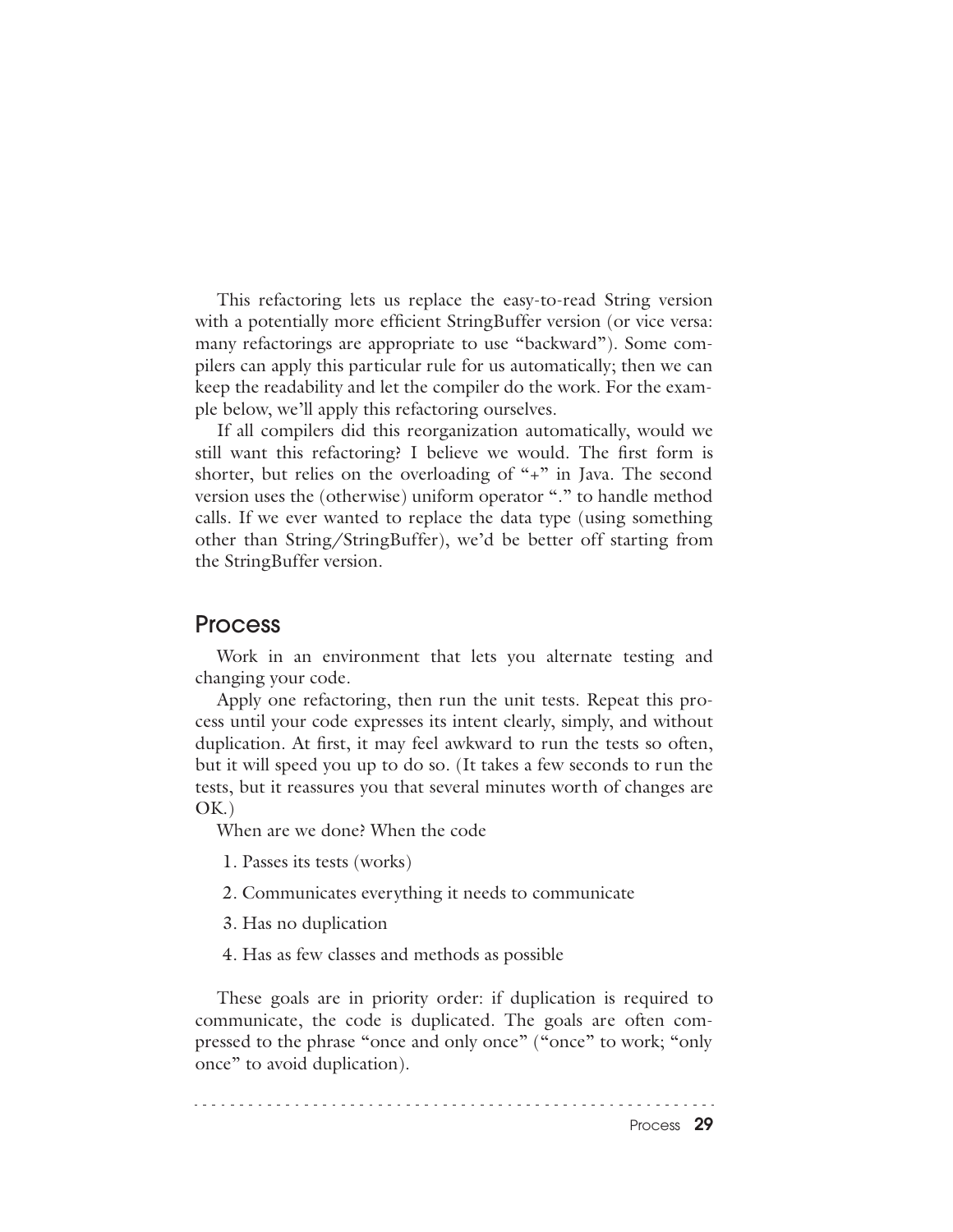In *The Pragmatic Programmer*, Dave Thomas and Andy Hunt (2000) discuss a similar but more general rule known as the DRY principle ("Don't Repeat Yourself"): "Every piece of knowledge must have a single, unambiguous, authoritative representation within a system."

## Going to Work

When you considered the sample code, what smells did you find? Here is what I saw:

- ✧ Long class
- ✧ Long method
- ✧ Variables could be local to method
- ✧ Useless method comment
- ✧ Could we read template once, instead of each time?
- ✧ The code is tied to using the file system
- ✧ Questionable use of "!=" for string compare
- ✧ Use of StringBuffer without append
- ✧ Reallocating StringBuffer in loop
- ✧ The close() methods are not in catch or finally clause
- ✧ Inconsistent/unclear exception handling
- ✧ Lots of string addition
- ✧ Almost-duplicate code in handling "%CODE%" and "%ALTCODE%"
- ✧ Lots of extraneous new String()s
- ✧ Magic numbers (6 and 9) and symbols
- ✧ Lots of temporary variables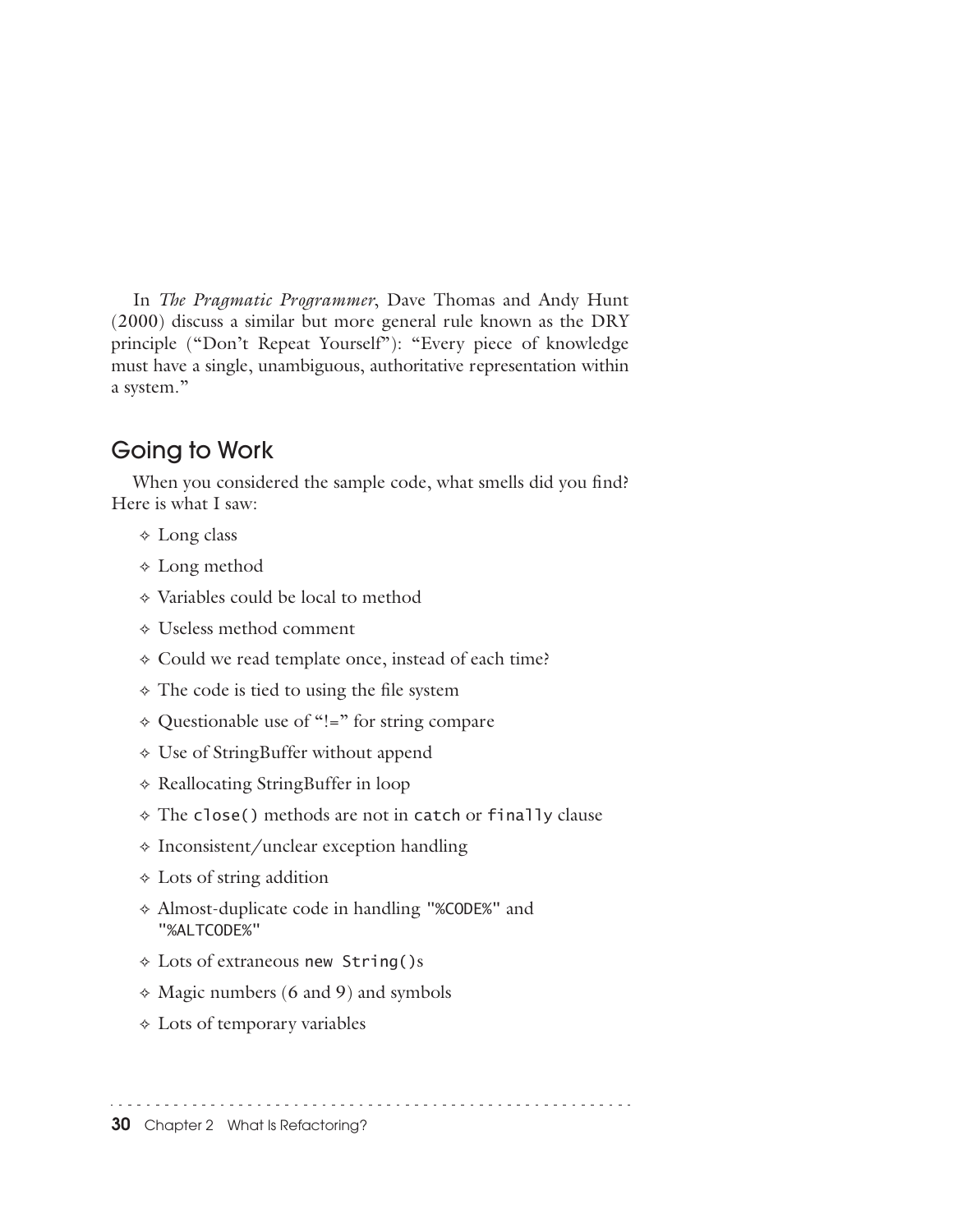The worst smell is that long substitute() method, so use *Extract Method* to break it up. Many of the refactorings we use are available online in the catalog at *http://www.refactoring.com*.

First, pull out readTemplate() as a new method:

```
String readTemplate() {
  String templateDir = System.getProperty(TEMPLATE_DIR, "");
  StringBuffer sb = new StringBuffer("");
  try {
   FileReader fr=new FileReader(templateDir+"template.html");
   BufferedReader br = new BufferedReader(fr); String line;
    while(((line=br.readLine())!="")&&line!=null) 
      sb = new StringBuffer(sb + line + "n");
    br.close();
    fr.close();
  } catch (Exception e) {
  }
 sourceTemplate = new String(sb); return sourceTemplate;
}
```
Even though the change is so simple it could not possibly fail, *run the test!* (And of course, the first time I ran the test, it failed because I forgot to call my new function, highlighting the importance of the mechanics.)

Notice also that we're not immediately chopping the routine into three or four pieces all at once; we're working one step at a time. We'll develop a steady rhythm: change some code, run the test, change some code, run the test. We never go far without verifying what we've done. If we make a mistake, it must be in the last thing we did.

Let's get the template name in one place (via *Introduce Explaining Variable*), replacing templateDir with

```
 String templateName = System.getProperty(TEMPLATE_DIR,"")
     + "template.html";
```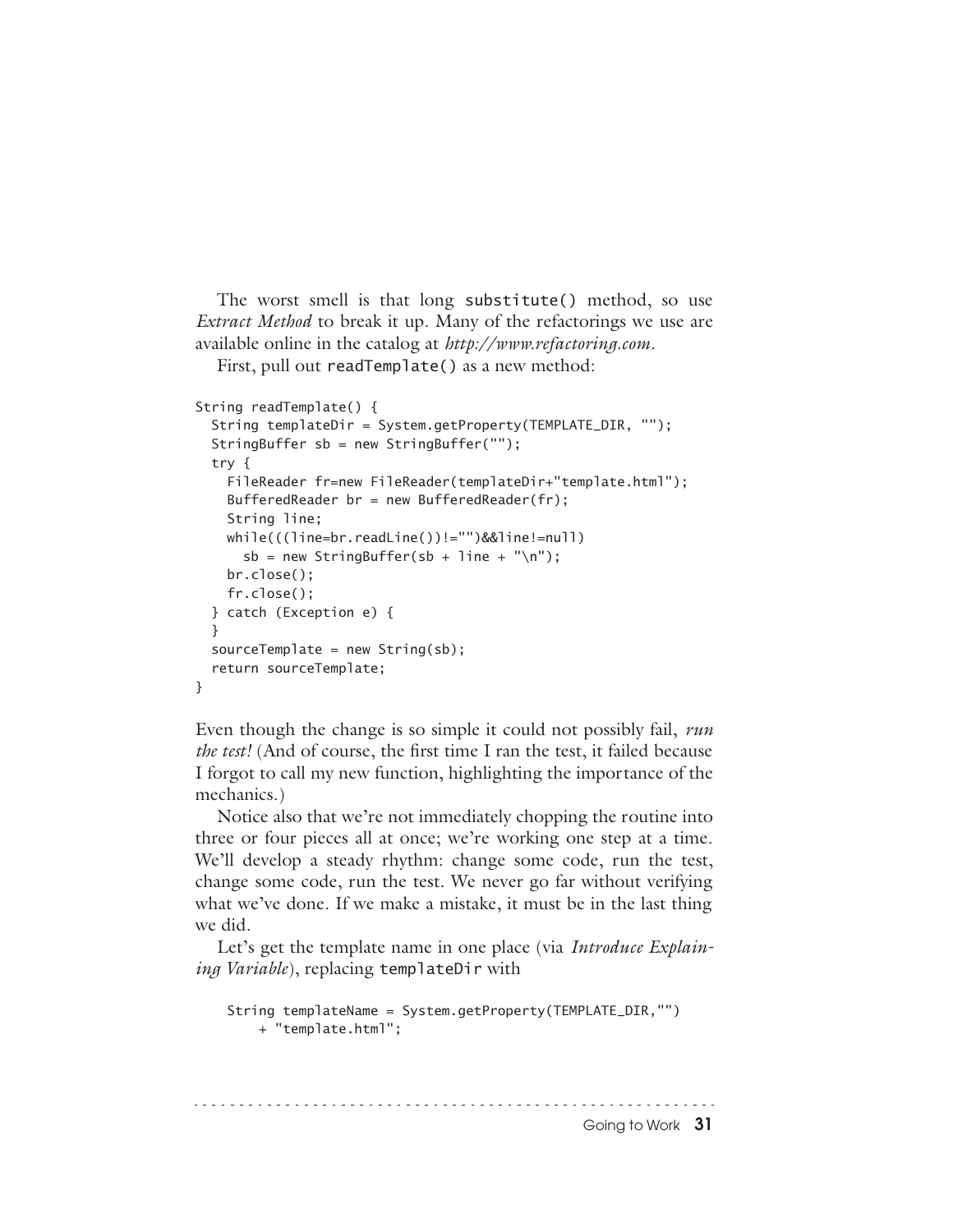(*Run the test.*) Then eliminate the fr variable (*Inline Temp*):

```
 BufferedReader br = null;
 ...
    br = new BufferedReader(newFileReader(templateName));
```
(and drop fr.close().) (*Run the test.*)

Now we're in a position to fix one of the bugs we noticed: the stream is not properly closed in case of errors.

```
 try {
   ...
 } catch (Exception ex) {
 } finally {
 if (br != null) try {br.close();} catch (IOException ioe_ignored) {}
 }
```
#### (*Run the test.*)

Next look at another potential problem, the != string test. We verify (by looking around and asking around) that the template reader was not intended to stop at blank lines or anything like that, so this condition is meaningless.

```
 String line = br.readLine();
while (line != null) {
    sb = new StringBuffer(sb + line + "n");
     line = br.readLine();
 }
```
(*Run the test.*) Martin Fowler (1999) points out that it is safer to keep bug-fixing and refactoring separate. He would create a new test case to demonstrate the bug, complete refactoring, and only then go back to fix it. In this small example, we'll just proceed with the fixed code.

Consider the assignment to sb. It is redundant: there's no reason to create a new StringBuffer each time, when we can just add to the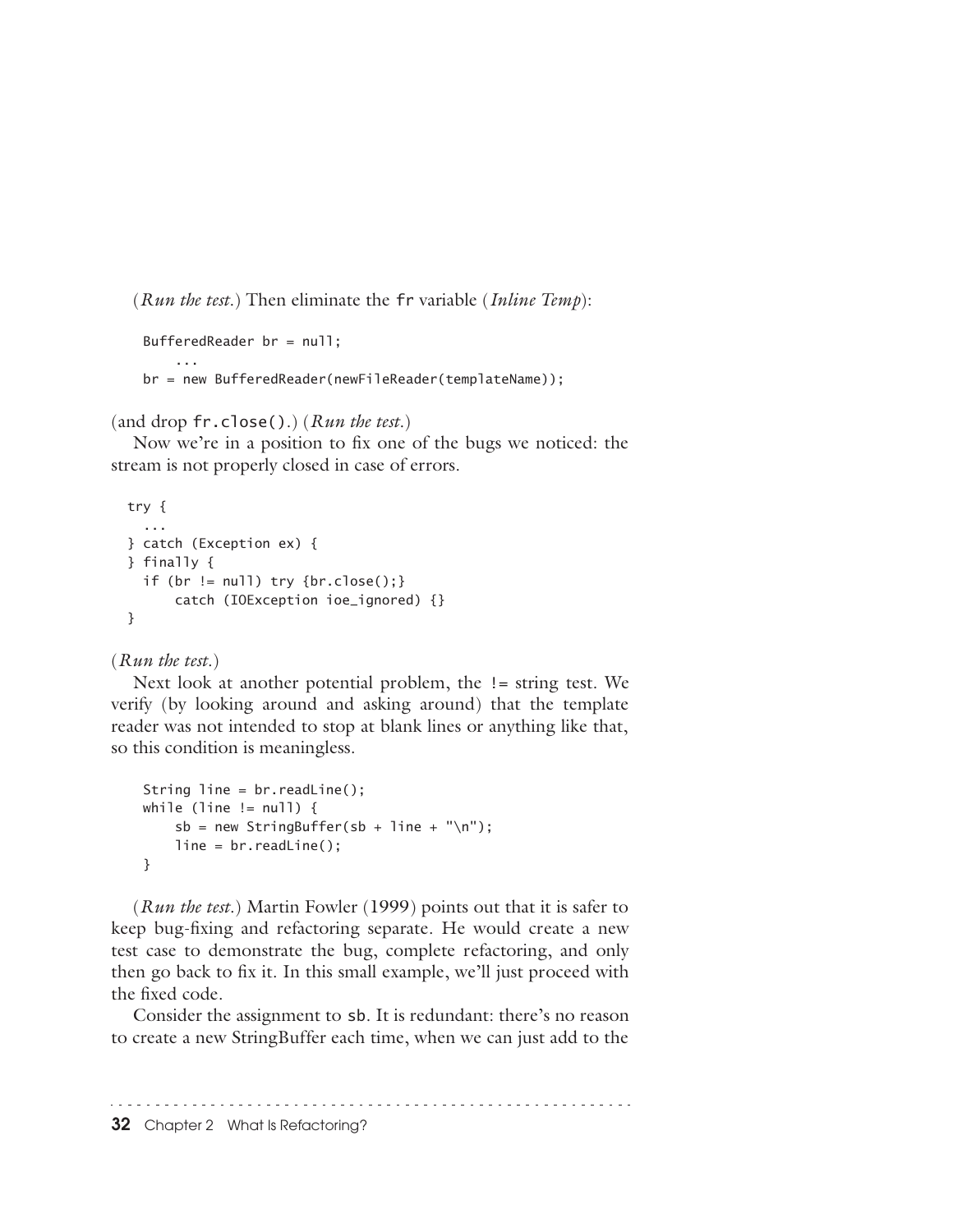one we already have. Also, we can use append() to eliminate the string addition (*Replace String with StringBuffer*).

```
 sb.append(line);
 sb.append('\n');
```
#### (*Run the test.*)

Instead of sourceTemplate = new  $String(sb)$ ; let's push the work of creating the string onto the StringBuffer: sourceTemplate = sb.toString();. (*Run the test.*)

The routine both assigns to "sourceTemplate" and returns it. Let's move the responsibility for the assignment to the caller and just return sb.toString() instead. Declare the return type as String. (*Reapportion Work between Caller and Callee.*) (*Run the test.*)

For exceptions, let's declare the routine as throwing IOException and delete the empty catch clause; the caller will have to deal with any exceptions. This causes a change (untested! hmm...) in behavior because no partial template will be returned in case of error. We'll confirm by looking and asking whether this is OK. (*Run the test.*)

Our routine now appears as follows:

```
String readTemplate() throws IOException {
     String templateName = System.getProperty(TEMPLATE_DIR, "")
                             + "template.html";
    StringBuffer sb = new StringBuffer("");
    BufferedReader br = null;
    try {
         br = new BufferedReader(new FileReader(templateName));
         String line = br.readLine();
        while (line != null) {
             sb.append(line);
            sb.append('\n\in);
             line = br.readLine();
         }
    } finally {
        if (br := null) try {br.close();} catch (IOException ioe_ignored) {}
```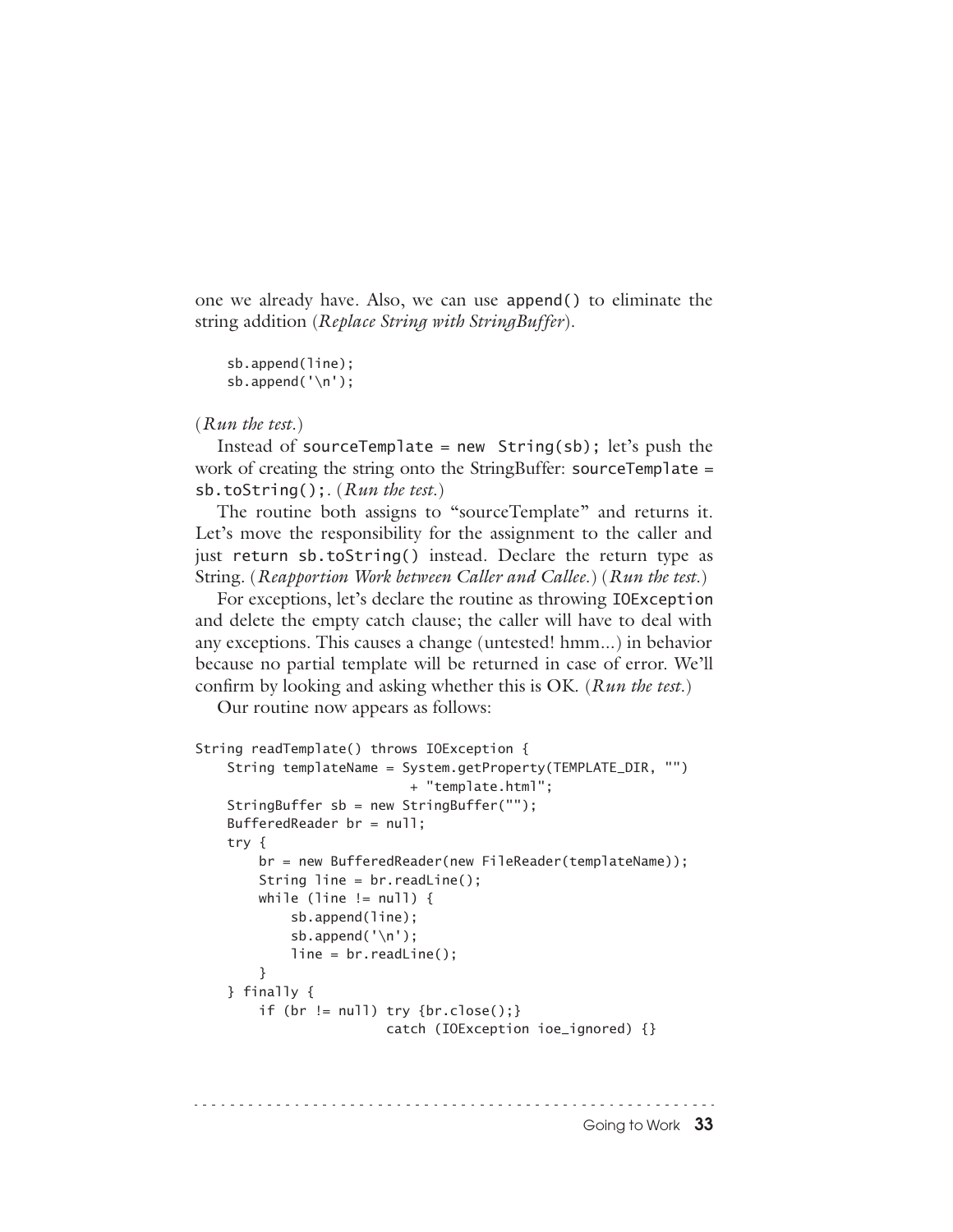```
 }
     return sb.toString();
}
```
The next thing I don't like is that the routine decides both where to find the template and how to read it, leaving it coupled to the file system. This may be a problem in the future (if templates were to come from somewhere else), but it's also a problem now: our test has to use an external file. I'm not sure of the right approach, so we'll defer this problem.

#### *Substitute for "%CODE%"*

The routine is still too long. We also still have the near-duplicate code for substitutions.

So next we'll *Extract Method* for replacing "%CODE%".

```
String substituteForCode(String template, String reqId) {
   int templateSplitBegin = template.indexOf("%CODE%");
  int templateSplitEnd = templateSplitBegin + 6;
   String templatePartOne = new String(
     template.substring(0, templateSplitBegin));
   String templatePartTwo = new String(
      template.substring(templateSplitEnd, template.length()));
  code = new String(reqId); template = new String(templatePartOne+code+templatePartTwo);
   return template;
}
```
Then we'll adjust the variable declarations left in substitute(). (*Run the test.*)

The first thing I notice is the string "%CODE%" and the value 6 (the length of the pattern). Pull out the pattern and use it (*Replace Magic Number with Calculation*).

```
 String pattern = "%CODE%";
 int templateSplitBegin = template.indexOf(pattern);
 int templateSplitEnd = templateSplitBegin+pattern.length();
```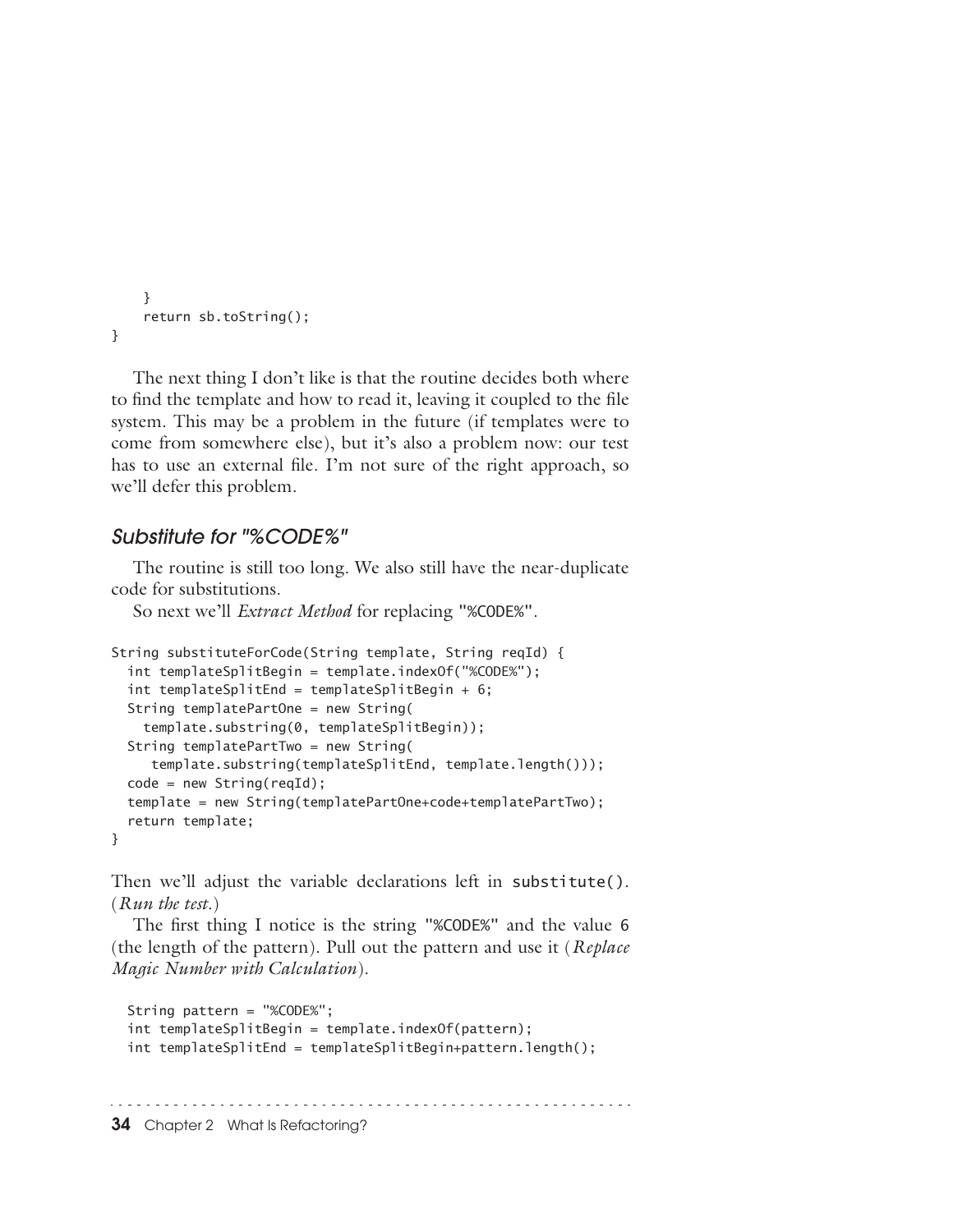#### (*Run the test.*)

We create a lot of new Strings too: all those new String() constructions are redundant, because their arguments are Strings already (*Remove Redundant Constructor Calls*).

```
String templatePartOne =
       template.substring(0,templateSplitBegin);
  String templatePartTwo =
       template.substring(templateSplitEnd, template.length());
 code = read: return templatePartOne + code + templatePartTwo;
```
#### (*Run the test.*)

We'll eventually want to address the remaining string addition (on the return statement), but let's take care of "%ALTCODE%" first.

#### *Substitute for "%ALTCODE%"*

Let's do the same *Extract Method* and simplification for the other case, and see where we are.

```
void substituteForAltcode(String template, String code,
                            PrintWriter out) {
  String pattern = "%ALTCODE%";
  int templateSplitBegin = template.indexOf(pattern);
  int templateSplitEnd = templateSplitBegin+pattern.length();
  String templatePartOne = template.substring(
                 0, templateSplitBegin);
  String templatePartTwo = template.substring(
                templateSplitEnd, template.length());
 altcode = code.substring(0,5) + "-" + code.substring(5,8);
  out.print(templatePartOne + altcode + templatePartTwo);
  }
```
This code is *so* similar to substituteForCode(), it's clear we should be able to unify the two routines. But there are three differences: they look for different patterns, they substitute different values, and they write to different streams. Drive them toward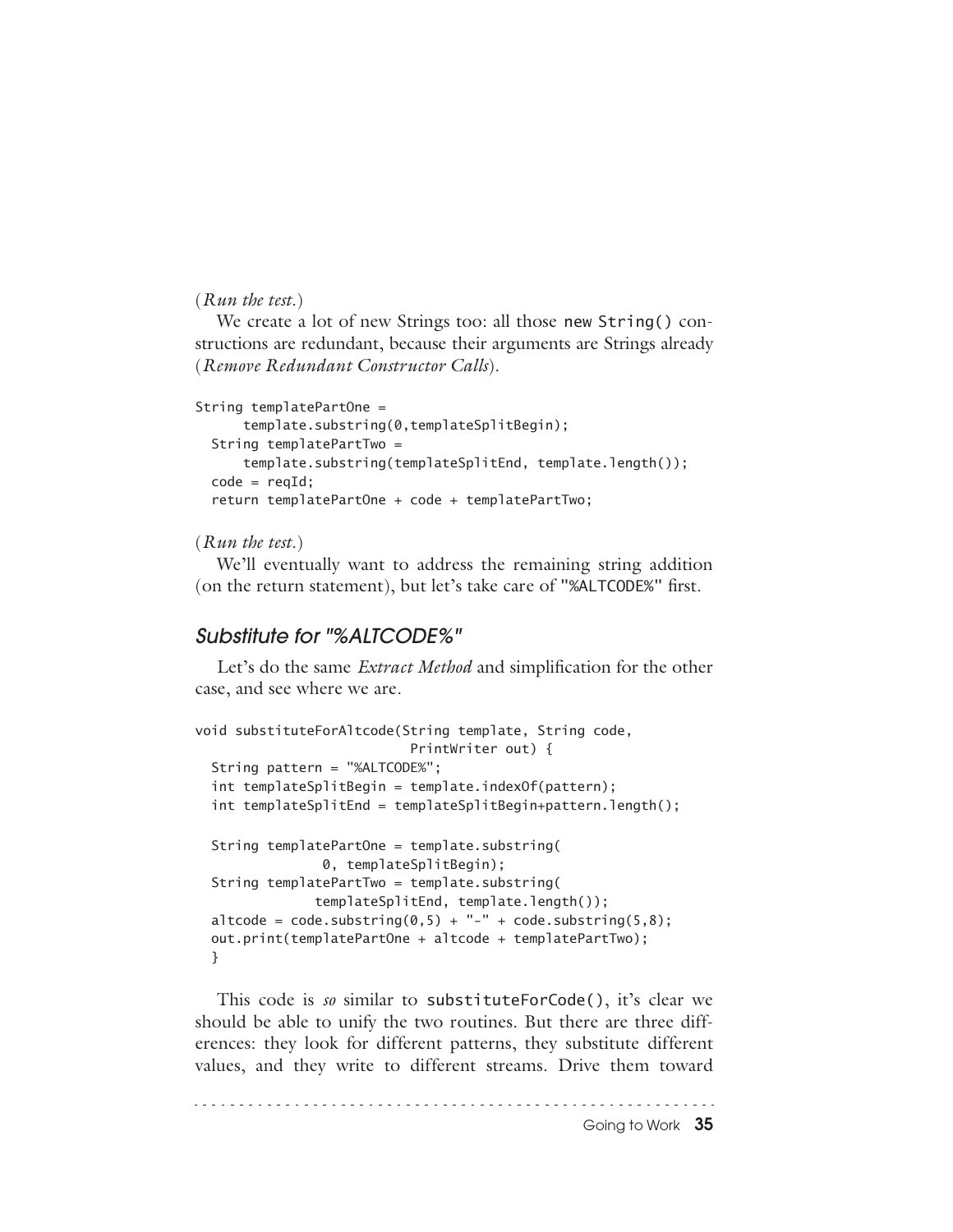duplication by passing in the patterns and replacements as arguments (*Parameterize Method*).

```
void substituteForAltCode(String template, String pattern,
   String replacement, PrintWriter out) {
   int templateSplitBegin = template.indexOf(pattern);
   int templateSplitEnd = templateSplitBegin+pattern.length();
   String templatePartOne = template.substring(
         0, templateSplitBegin);
   String templatePartTwo = template.substring(
         templateSplitEnd, template.length());
  out.print(templatePartOne + replacement + templatePartTwo);
}
 ...
  altcode = reqId.substring(0,5) + "- " + reqId.substring(5,8); substituteForAltCode(template, "%ALTCODE%", altcode, out);
```
#### (*Run the test.*)

We can address the excessive string addition by using a series of print() calls (*Replace String Addition with Output*), and we'll pull the buffer flush up as well.

```
 out.print(templatePartOne);
 out.print(replacement);
 out.print(templatePartTwo);
 out.flush();
```
#### (*Run the test.*)

The big difference now is that "%CODE%" results in a String, and "%ALTCODE%" is written to a PrintWriter. These can be reconciled via the class java.io.StringWriter. So make substituteForCode() take an argument PrintWriter out, and create and pass in a new PrintWriter(new StringWriter()) as its stream (*Unify String and I/O*). (*Run the test.*)

How did I know to look for a class such as StringWriter? First, I could have talked to a co-worker and found it; there's usually someone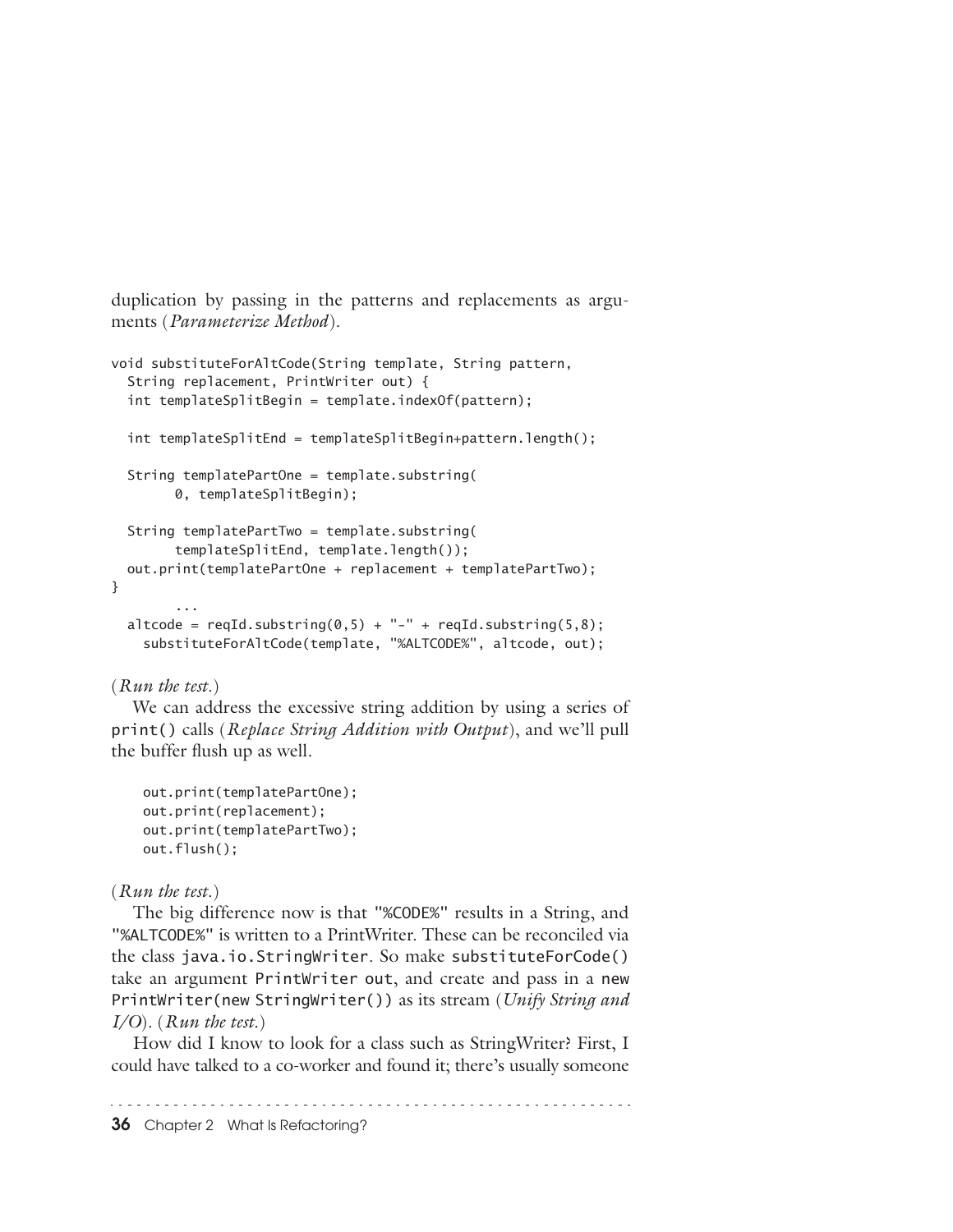who knows the odd corners you don't. (In XP, you start with your pair partner; if your partner doesn't know, the rest of the team is in the same room.) Second, I've used enough systems to know that many have a way to let you treat strings as I/O, and vice versa. Third, I could have learned it when I read once through the core APIs when learning the language. Finally, it *is* documented and can be found when needed.

We see that the two routines are now identical: eliminate substituteForAltcode(), and just call substituteForCode() twice (*Merge Identical Routines*). (*Run the test.*)

#### *Back to readTemplate()*

We were able to verify (by asking our customer) that it would be acceptable to read the template once at startup, rather than once per call to substitute(). We can declare the constructor to throw IOException, and make the call to readTemplate() there.

```
sourceTemplate = readTemplate(
         System.getProperty(TEMPLATE_DIR, ""));
```

```
(Run the test.)
```
This helps eliminate some strings we would otherwise create.

At last, we can address that old thorn: direct reading of a file to load the template. The readTemplate() routine currently takes a directory name and constructs a file. Instead, we'll pass in a Reader and let that do the work. First pull up construction of the FileReader into the constructor (*Reapportion Work between Caller and Callee*).

```
public CodeReplacer() throws IOException {
     String templateName = 
System.getProperty(TEMPLATE_DIR, "") + "template.html";
     sourceTemplate = readTemplate(
                          new FileReader(templateName));
}
```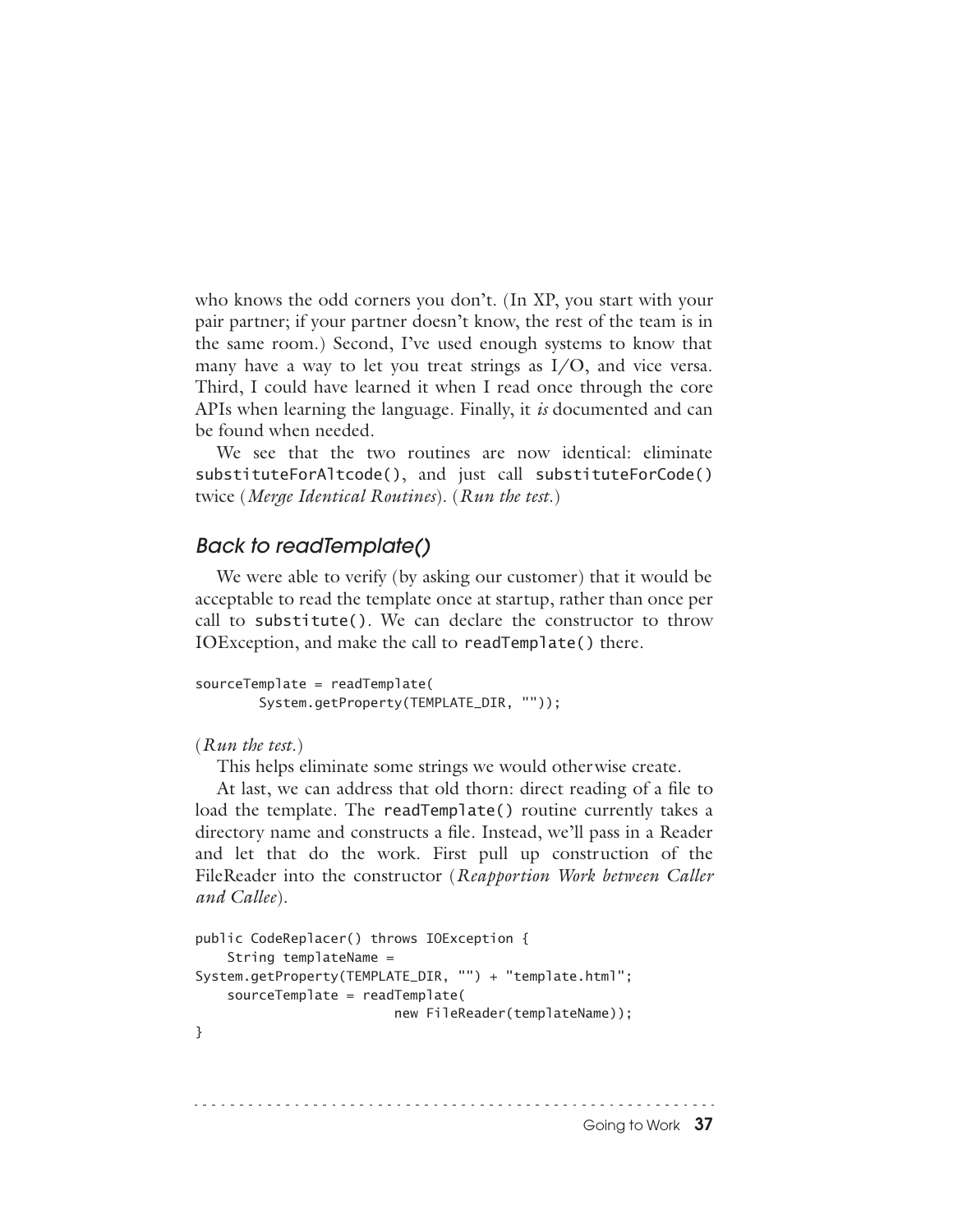```
public String readTemplate(Reader reader) 
                       throws IOException {
     ...
}
```
(*Run the test.*)

Next introduce a constructor that takes a Reader, which the caller is responsible for forming. (They will probably use the getProperty() code that was there before.)

```
public CodeReplacer(Reader reader) throws IOException {
   sourceTemplate = readTemplate(reader);
}
```
#### (*Run the test.*)

I'll put a testing hat back on and modify my test. We can simplify testTemplateLoadedProperly(), because we no longer need to do a substitution to see the template just to load it. Also, instead of setting up with the file template.html, we'll test using a StringReader. This helps decouple our tests from the environment.

```
final static String templateContents =
                      "xxx%CODE%yyy%ALTCODE%zzz\n";
 ...
   replacer = new CodeReplacer(new StringReader(
                               templateContents));
 ...
public void testTemplateLoadedProperly() {
   assertEquals(templateContents, replacer.sourceTemplate);
}
```
#### (*Run the test.*)

Finally, the close() call in substitute() is a little out of place. Because the caller of the object opens the stream, we'd like the caller to be responsible for closing the stream as well. We'll modify substitute() and its callers (*Reapportion Work between Caller and Callee*).

(*Run the test one last time.*)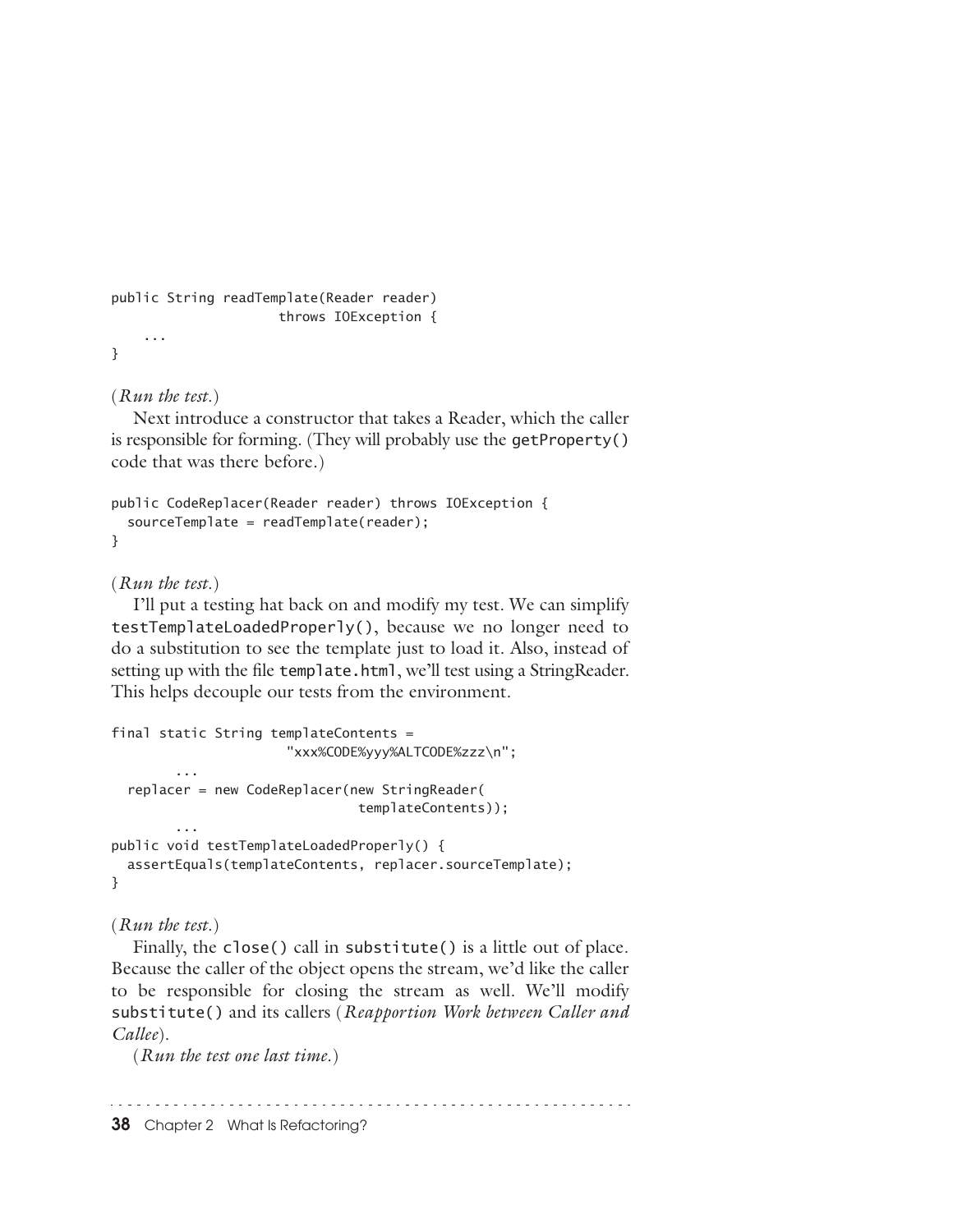#### *Final Result*

Here's the complete new version of CodeReplacer.java:

```
import java.io.*;
import java.util.*;
/** Replace %CODE% with requested id, and %ALTCODE% w/"dashed" 
version of id.*/
public class CodeReplacer {
    String sourceTemplate;
    public CodeReplacer(Reader reader) throws IOException {
         sourceTemplate = readTemplate(reader);
    }
    String readTemplate(Reader reader) throws IOException {
         BufferedReader br = new BufferedReader(reader);
         StringBuffer sb = new StringBuffer();
         try {
             String line = br.readLine();
            while (line!=null) {
                 sb.append(line);
                sb.append("\n\n\r;
                 line = br.readLine();
 }
         } finally {
            try \{if (br := null) br.close();\} catch (IOException ioe_ignored) {}
         }
         return sb.toString();
    }
    void substituteCode (String template, String pattern,
                          String replacement, Writer out)
                             throws IOException {
         int templateSplitBegin = template.indexOf(pattern);
         int templateSplitEnd = 
              templateSplitBegin + pattern.length();
         out.write(template.substring(0, templateSplitBegin));
         out.write(replacement);
```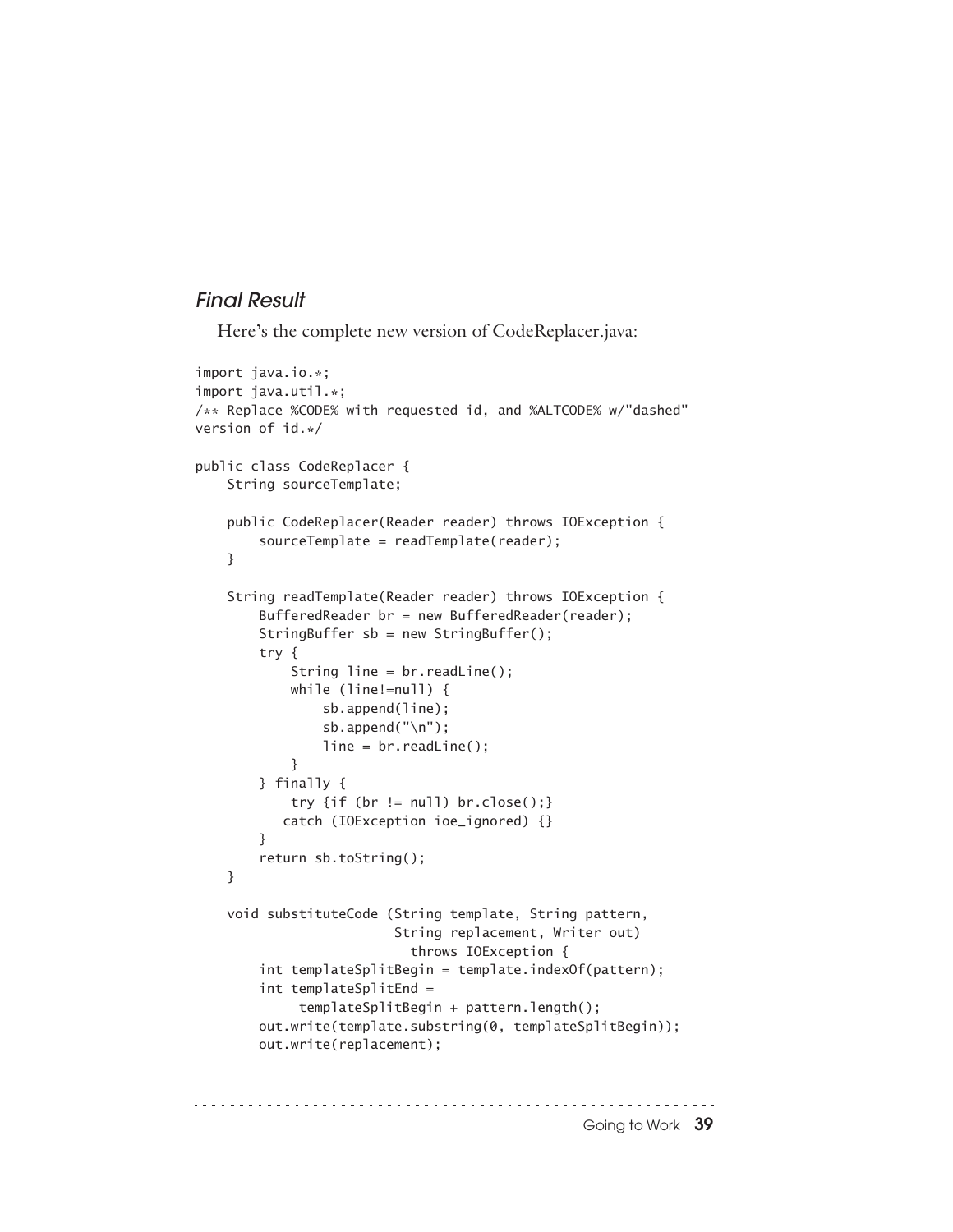```
 out.write(template.substring(
                    templateSplitEnd, template.length()));
         out.flush();
     }
     public void substitute(String reqId, PrintWriter out)
                     throws IOException {
        StringWriter templateOut = new StringWriter();
         substituteCode(sourceTemplate, "%CODE%", 
                        reqId, templateOut);
        String altId = reqId.substring(0,5) + "-" +
                           reqId.substring(5,8);
         substituteCode(templateOut.toString(), "%ALTCODE%",
                        altId, out);
    }
}
  Here's CodeReplacerTest.java: 
import java.io.*;
import junit.framework.*;
public class CodeReplacerTest extends TestCase {
     final static String templateContents = 
                     "xxx%CODE%yyy%ALTCODE%zzz\n";
     CodeReplacer replacer;
     public CodeReplacerTest(String testName)
     {super(testName);}
     protected void setUp() {
         try {
             replacer = new CodeReplacer(new StringReader(
                                          templateContents));
         } catch (Exception ex) {
             fail("CodeReplacer couldn't load");
         }
     }40 Chapter 2 What Is Refactoring?
```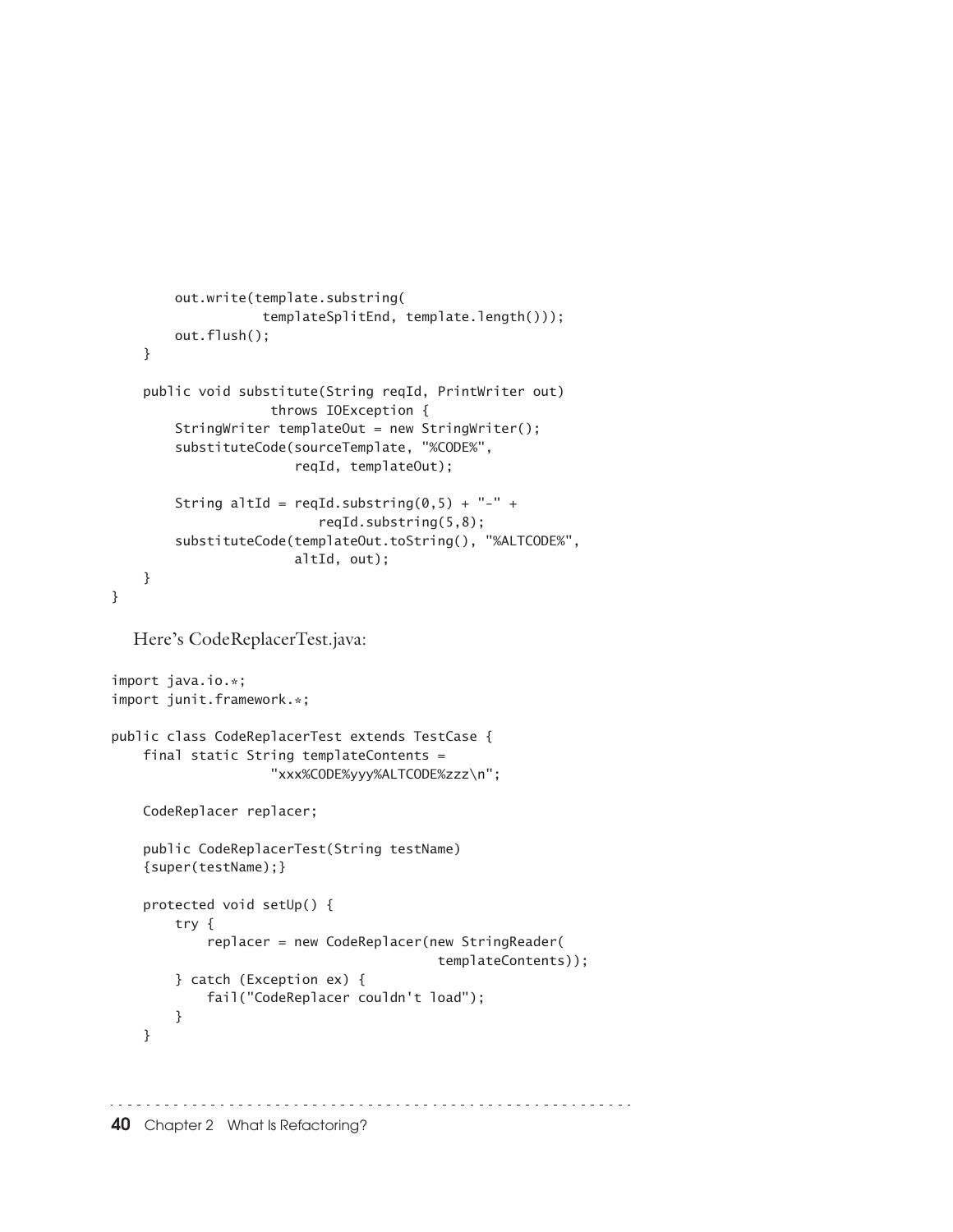```
 public void testTemplateLoadedProperly() {
     assertEquals(templateContents,
                   replacer.sourceTemplate);
 }
 public void testSubstitution() {
    StringWriter stringOut = new StringWriter();
     PrintWriter testOut = new PrintWriter (stringOut);
    String trackingId = "01234567";
     try {
         replacer.substitute(trackingId, testOut);
         testOut.close();
     } catch (IOException ex) {
        fail ("testSubstitution exception - " + ex);
     }
     assertEquals("xxx01234567yyy01234-567zzz\n",
                  stringOut.toString());
 }
```
### Analysis

}

We now have a much better routine. We've fixed a few bugs and ambiguities on the way. It's clearly much easier to read, because we've squeezed out the duplicate code. We replaced string addition with cheaper operations in several places. We've isolated our templates from the file system; instead, they use Readers to load themselves. We still have some cleanup to do: the variable names could be better (e.g., sb and br); also, the way the alternate identifier is formed is not obvious.

The new code embodies three basic things:

- 1. How a template is represented (currently a string)
- 2. How substitution is made
- 3. What codes and values to substitute ("%CODE%" and "%ALTCODE%")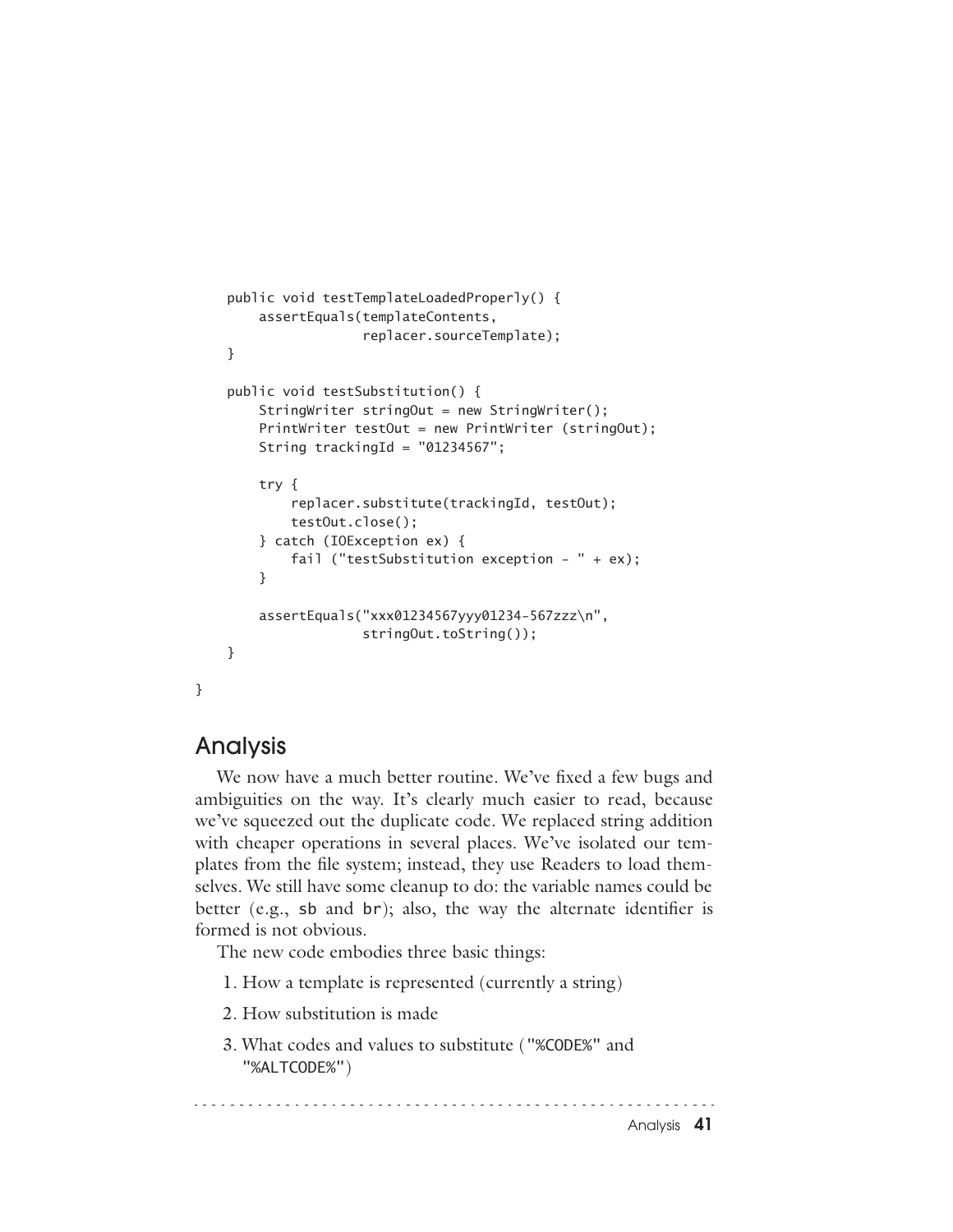The first two items are part of how a template works; the third is the "business logic" that tells how it's used. A stand-alone Template class would address the first two points. That was not obvious from the monster routine with which we started. This shows how our sense of the code smells can change over time: I'd now argue that an overdependence on the String type keeps us working at too low a level.

Pulling the template into a separate class would allow us to address performance even more, because we would be free to change the representation of templates. The current implementation scans the template (twice) to locate the patterns that need substitution. We might be able to preprocess a template to identify the potential substitutions. We could change the interface to the substitution process to take a list or mapping of substitutions, so we could do them all in one pass.

#### Summary

What have we seen?

- ✧ We can make very small, incremental improvements to the code. At each point, the latest version is better than the one before. We don't have to take the risk inherent in "Just scrap it and start over."
- ✧ The unit tests act as a constant safety net. We never go more than a few minutes without the reassurance they provide.
- ✧ Some improvements allow further improvements. The need for a Template class was far less obvious in the initial code.
- ✧ Although it's possible that some refactorings may interfere with performance, they often will open up possibilities for dramatic improvements. Extracting the readTemplate() method allowed us to notice it was called for every substitution when it only needed to be called once; a future version of the Template class might be able to do all substitutions in one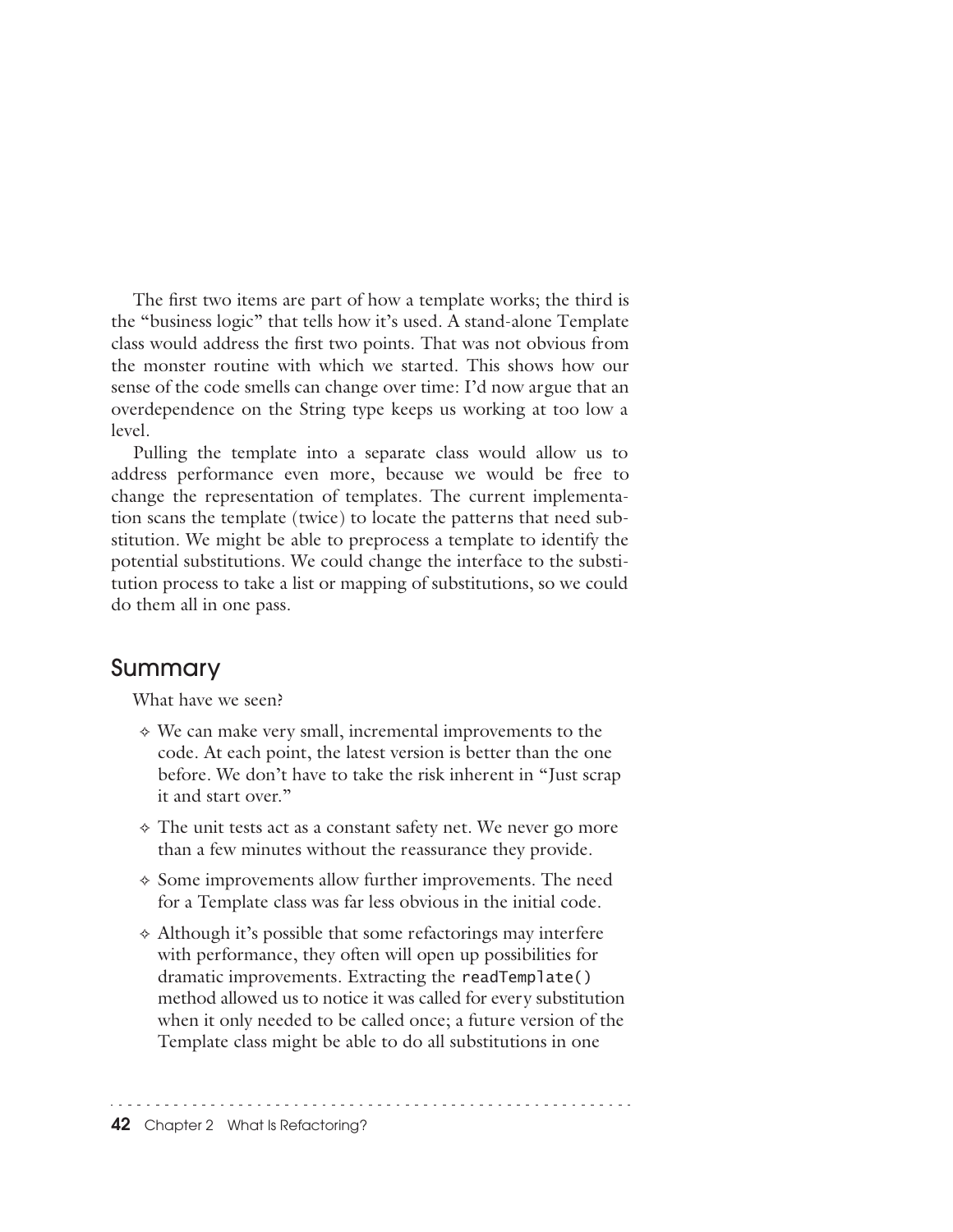pass. These possibilities are a much bigger factor than the "extra" procedure call that *Extract Method* originally introduced.

 $\Diamond$  In a handful of moves (about 20), we've substantially improved our code.

Make refactoring (including testing!) a part of your normal programming practice. Sensitize yourself to code smells, and learn refactorings that can address them. It will pay off in the simplicity and flexibility your system will have.

#### Resources

- Beck, Kent. 2000. *Extreme Programming Explained*. Boston: Addison-Wesley.
- Bentley, Jon L. 1982. *Writing Efficient Programs.* Englewood Cliffs, NJ: Prentice-Hall.
- Bentley, Jon L. 1988. *More Programming Pearls: Confessions of a Coder.* Reading, MA: Addison-Wesley.
- Bentley, Jon L. 2000. *Programming Pearls, Second Edition*. Boston: Addison-Wesley.
- Brown, William H., Raphael C. Malveau, Hays W. McCormick III, and Thomas J. Mowbray. 1988. *AntiPatterns: Refactoring Software, Architectures, and Projects in Crisis.* New York: John Wiley and Sons.
- Fowler, Martin, et al. 1999. *Refactoring: Improving the Design of Existing Code.* Reading, MA: Addison-Wesley. A catalog of code smells and refactorings.
- Fowler, Martin. 2001. Online catalog. Available from *http:// www.refactoring.com*. INTERNET.
- Hunt, Andrew, and David Thomas. 2000. *The Pragmatic Programmer: From Journeyman to Master.* Boston: Addison-Wesley.